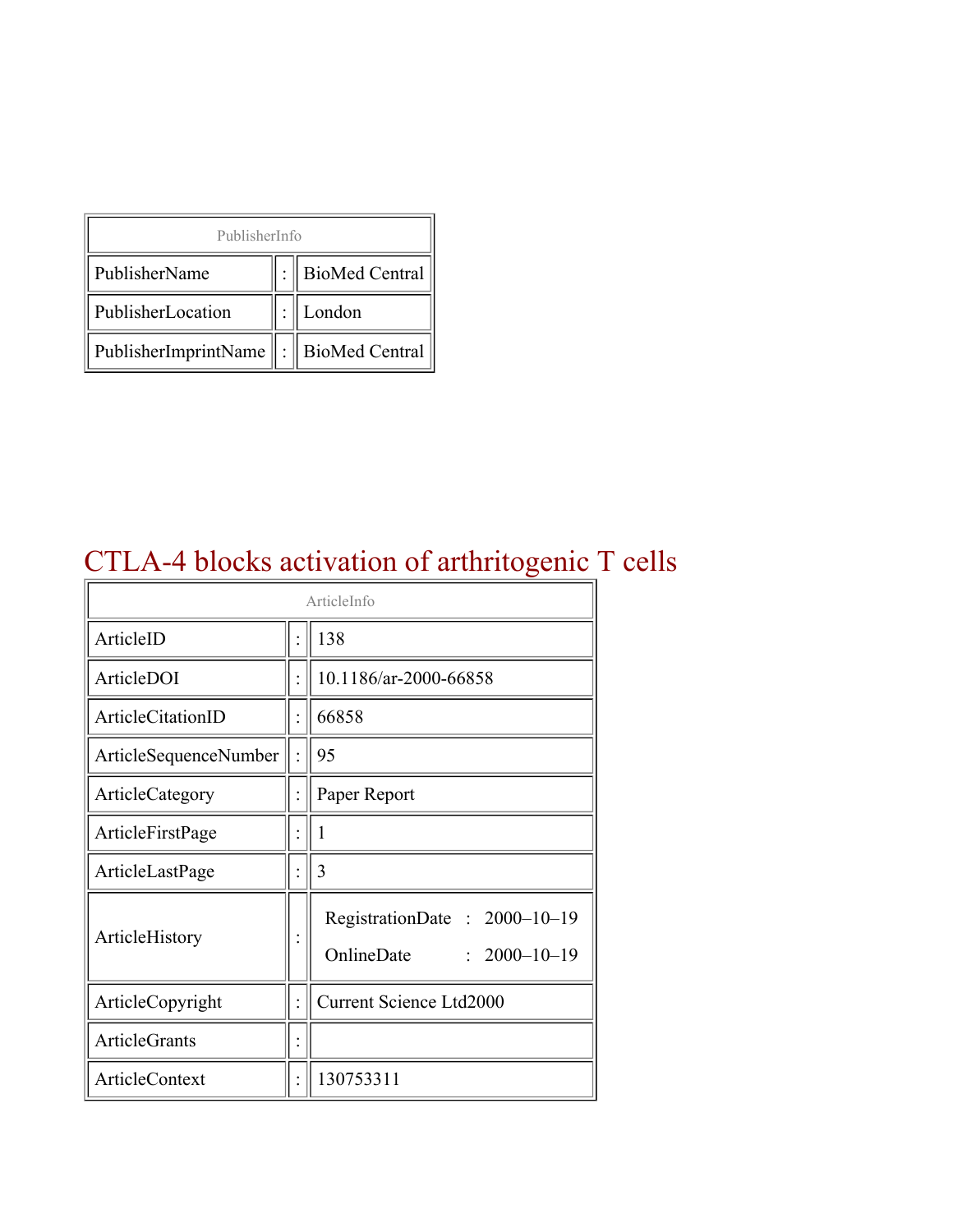Aff1 Washington University School of Medicine, St Louis, USA

#### Keywords

CTLA-4Ig, collagen induced arthritis, gene therapy

## Context

A second "costimulatory" signal is required for T cell activation; the prototype T cell costimulatory receptor is CD28. Cytotoxic T lymphocyte associated antigen (CTLA)-4 downregulates activated T cells via a soluble form (CTLA-4Ig) which blocks CD28 signalling. CTLA-4Ig delivered intravenously is being evaluated as a treatment for rheumatoid arthritis. This study examines the effects of adenovirally delivered CTLA-4Ig in the treatment of established collagen-induced arthritis (CIA).

# Significant findings

The authors conclude that gene therapy with soluble CTLA-4 effectively blocks activation of arthritogenic T cells *in vivo*. Treatment CTLA-4Ig suppressed CIA in a dose-dependent manner.

## **Comments**

This study represents a new strategy for treating CIA by focusing on the suppression of T cell activation, which appears to be effective once the disease has been established. Since previous anti-Tcell therapies for rheumatoid arthritis have been ineffective, this approach could have applications in this disease. However, gene therapy will not be an immediate option in humans as the situation could be quite different from that in animal models and immunodeficiency could be expected.

## Methods